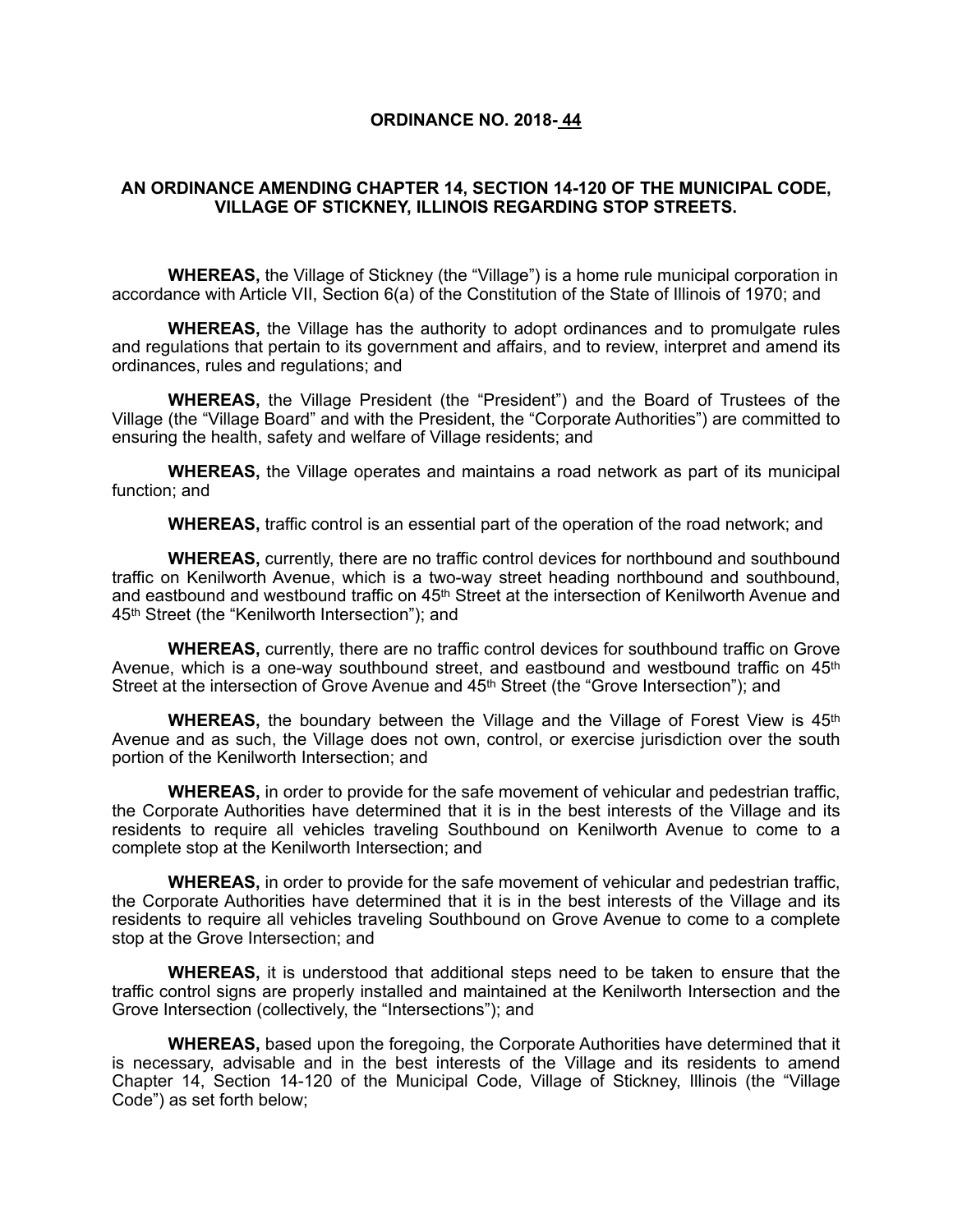## **NOW, THEREFORE, BE IT ORDAINED BY THE PRESIDENT AND BOARD OF TRUSTEES OF THE VILLAGE OF STICKNEY, COOK COUNTY, ILLINOIS, as follows:**

## **ARTICLE I. IN GENERAL**

### **SECTION 1. INCORPORATION CLAUSE.**

The Corporate Authorities hereby find that all of the recitals hereinbefore stated as contained in the preambles to this Ordinance are full, true and correct and do hereby, by reference, incorporate and make them part of this Ordinance as legislative findings.

## **SECTION 2. PURPOSE.**

The purpose of this Ordinance is to amend Chapter 14, Section 14-120 of the Village Code to require vehicles to come to a complete stop at Intersections and to authorize the President or his designee to take all actions necessary to carry out the intent of this Ordinance.

## **ARTICLE II.**

## **AMENDMENT OF CHAPTER 14, SECTION 14-120 OF THE MUNICIPAL CODE, VILLAGE OF STICKNEY, ILLINOIS**

# **SECTION 3.0. AMENDMENT OF CHAPTER 14, SECTION 14-120.**

That the Village Code is hereby amended, notwithstanding any provision, ordinance, resolution or Village Code section to the contrary, by amending Chapter 14, Section 14-120 by underlining and bolding any new language, and striking through any removed language, as follows:

#### **Sec. 14-120. – Stop Streets.**

(a) Except when directed to proceed by a police officer or traffic-control signal, every driver of a vehicle approaching a stop intersection indicated by a stop sign shall stop at a clearly marked stop line, but if none, before entering the crosswalk on the near side of the intersections, or if none, then at the point nearest the intersecting roadway where the driver has a view of approaching traffic on the intersecting roadway before entering the intersection. After having stopped, the driver shall yield the right-of-way to any vehicle which has entered the intersection from another roadway or which is approaching so closely on the roadway as to constitute an immediate hazard during the time when the driver is moving across or within the intersection, but said driver having so yielded may proceed at such time as a safe interval occurs.

(b) The following are hereby designated as stop entrances: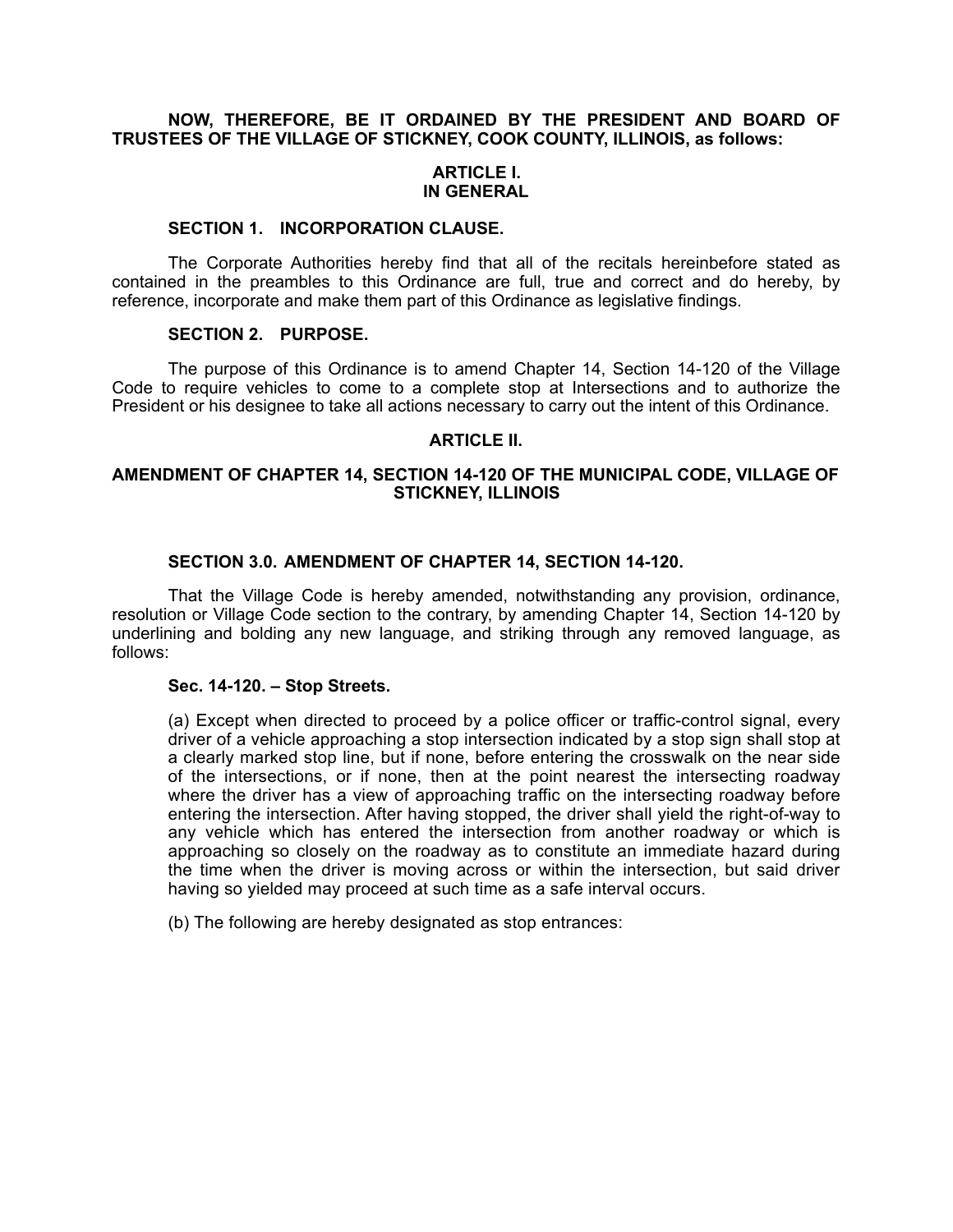| <b>Street or Avenue</b>                 | Entrance at Which Stop Is To Be Made |
|-----------------------------------------|--------------------------------------|
| Clarence Avenue and 40th Street         | Southbound, Eastbound and Westbound  |
| <b>Clarence Avenue and 41st Street</b>  | Southbound                           |
| <b>Clinton Avenue and Pershing Road</b> | Northbound                           |
| Clinton Avenue and 40th Street          | Northbound                           |
| <b>Clinton Avenue and 41st Street</b>   | Northbound                           |
| Clinton Avenue and 44th Street          | Northbound, Eastbound and Westbound  |
| East Avenue and Pershing Road           | Northbound                           |
| East Avenue and 40th Street             | All                                  |
| East Avenue and 41st Street             | All                                  |
| East Avenue and 42nd Street             | All                                  |
| <b>Elmwood Avenue and Pershing Road</b> | Northbound                           |
| <b>Elmwood Avenue and 40th Street</b>   | All                                  |
| <b>Elmwood Avenue and 41st Street</b>   | Northbound                           |
| Euclid Avenue and 40th Street           | Southbound                           |
| <b>Euclid Avenue and 41st Street</b>    | Southbound                           |
| Grove Avenue and Pershing Road          | Northbound                           |
| Grove Avenue and 40th Street            | All                                  |
| Grove Avenue and 41st Street            | All                                  |
| Grove Avenue and 42nd Street            | All                                  |
| Grove Avenue and 43rd Street            | All                                  |
| Grove Avenue and 44th Street            | All                                  |
| <b>Grove Avenue and 45th Street</b>     | <b>Southbound</b>                    |
| Gunderson Avenue and 40th Street        | Southbound                           |
| Gunderson Avenue and 41st Street        | Southbound                           |
| Harlem Avenue and Jewel Parking Lot     | Westbound                            |
| Harlem Avenue and 40th Street           | Westbound                            |
| Harlem Avenue and 40th Place            | Westbound                            |
| Harlem Avenue and 42nd Street           | Westbound                            |
| Harlem Avenue and 43rd Street           | Westbound                            |
| Harlem Avenue and 44th Street           | Westbound                            |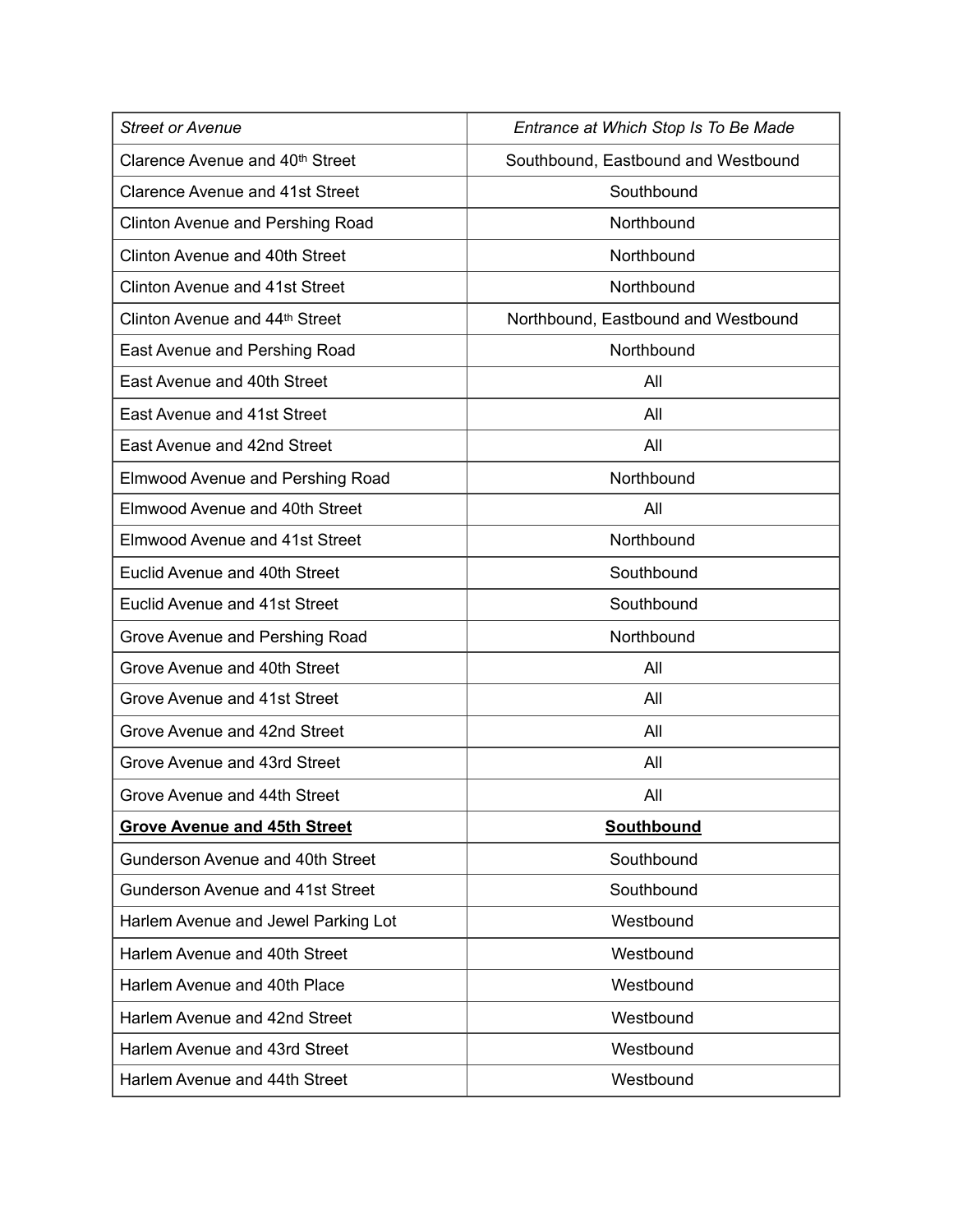| Harlem Avenue and 45th Street            | Westbound                      |
|------------------------------------------|--------------------------------|
| Home Avenue and 40th Street              | All                            |
| Home Avenue and 40th Place               | Eastbound                      |
| Home Avenue and 41st Street              | All                            |
| Home Avenue and 42nd Street              | All                            |
| Home Avenue and 43rd Street              | All                            |
| Home Avenue and 44th Street              | All                            |
| Home Avenue and 45th Street              | Southbound, westbound          |
| Jewel Parking Lot and Pershing Road      | Northbound                     |
| Jewel Parking Lot and 40th Street        | Southbound                     |
| <b>Kenilworth Avenue and 45th Street</b> | <b>Southbound</b>              |
| Maple Avenue and 44th Street             | <b>Eastbound and Westbound</b> |
| Maple Avenue and 43rd Street             | Northbound                     |
| Maple Avenue and 42nd Street             | <b>Eastbound and Westbound</b> |
| Maple Avenue and 41st Street             | Northbound                     |
| Oak Park Avenue and 40th Street          | All                            |
| Oak Park Avenue and 41st Street          | All                            |
| Oak Park Avenue and 42nd Street          | Eastbound                      |
| Oak Park Avenue and 43rd Street          | All                            |
| Oak Park Avenue and 44th Street          | Eastbound                      |
| Oak Park Avenue and 45th Street          | Southbound                     |
| Ridgeland Avenue and 40th Street         | All                            |
| Ridgeland Avenue and 41st Street         | All                            |
| Ridgeland Avenue and 42nd Street         | All                            |
| Ridgeland Avenue and 43rd Street         | All                            |
| Scoville Avenue and Pershing Road        | Northbound                     |
| Scoville Avenue and 40th Street          | Northbound                     |
| Scoville Avenue and 41st Street          | All                            |
| Scoville Avenue and 42nd Street          | All                            |
| Wenonah Avenue and Pershing Road         | Northbound                     |
| Wenonah Avenue and 43rd Street           | Northbound                     |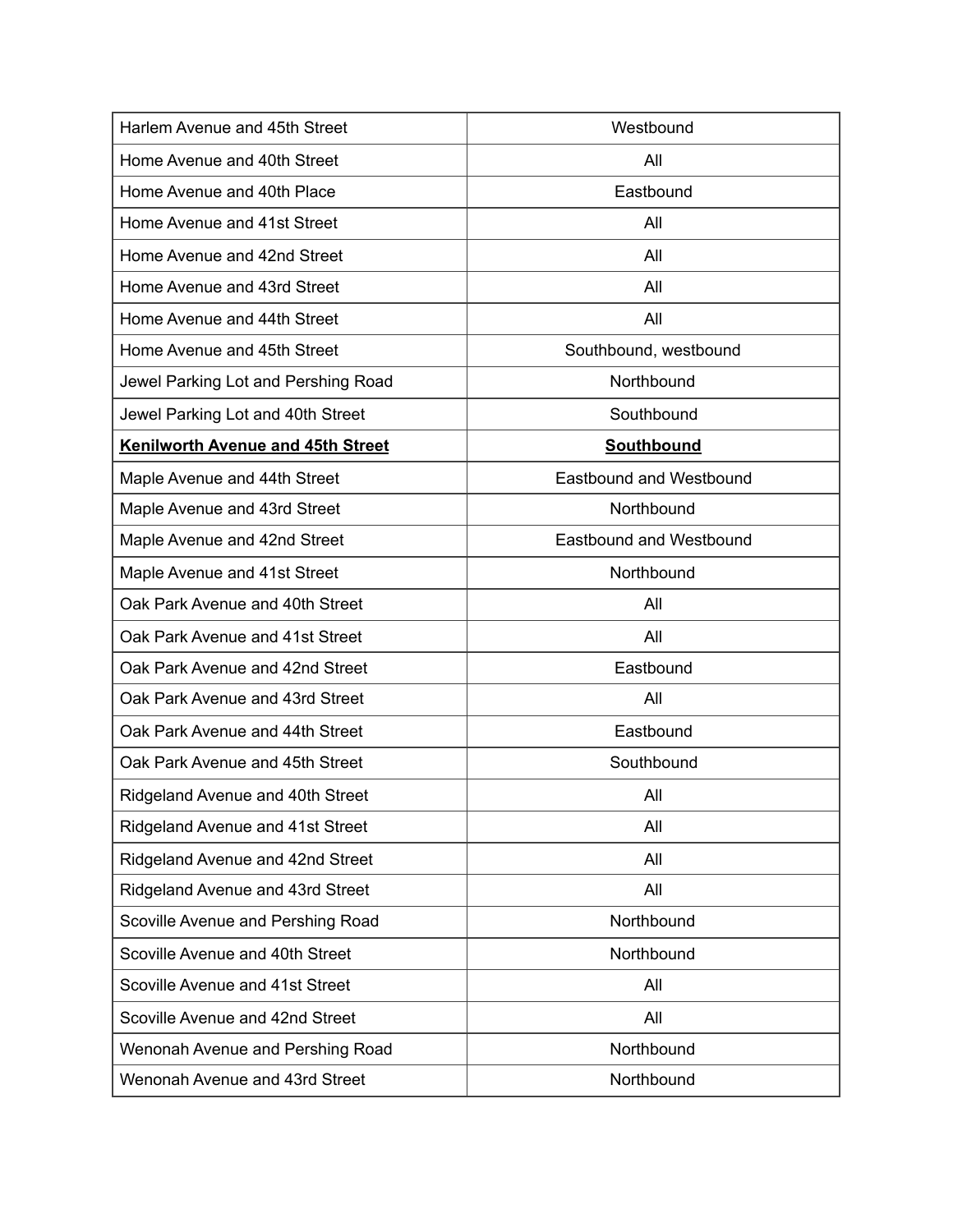| Wenonah Avenue and 44th Street            | All                     |
|-------------------------------------------|-------------------------|
| Wenonah Avenue and 45th Street            | Westbound               |
| Wesley Avenue and Pershing Road           | Northbound              |
| Wesley Avenue and 41 <sup>st</sup> Street | Eastbound and Westbound |
| Wisconsin Avenue and Pershing Road        | Northbound              |
| Wisconsin Avenue and 40th Place           | Eastbound and Westbound |
| Wisconsin Avenue and 41st Street          | All                     |
| Wisconsin Avenue and 43rd Street          | Southbound              |
| Wisconsin Avenue and 44th Street          | All                     |
| Wisconsin Avenue and 45th Street          | Southbound              |

# **SECTION 3.1. OTHER ACTIONS AUTHORIZED.**

The officers, employees and/or agents of the Village shall take all action necessary or reasonably required to carry out, give effect to and consummate the amendments contemplated by this Ordinance, including taking all necessary steps to ensure the proper installation and continuing maintenance of the traffic control signs located on the Streets, and shall take all action necessary in conformity therewith. The officers, employees and/or agents of the Village are specifically authorized and directed to draft and disseminate any and all necessary forms or notices to be utilized in connection with the intent of this Ordinance.

#### **ARTICLE III. HEADINGS, SAVINGS CLAUSES, PUBLICATION, EFFECTIVE DATE**

## **SECTION 4. HEADINGS.**

The headings of the articles, sections, paragraphs and subparagraphs of this Ordinance are inserted solely for the convenience of reference and form no substantive part of this Ordinance nor should they be used in any interpretation or construction of any substantive provision of this Ordinance.

## **SECTION 5. SEVERABILITY.**

The provisions of this Ordinance are hereby declared to be severable and should any provision of this Ordinance be determined to be in conflict with any law, statute or regulation by a court of competent jurisdiction, said provision shall be excluded and deemed inoperative, unenforceable and as though not provided for herein and all other provisions shall remain unaffected, unimpaired, valid and in full force and effect.

## **SECTION 6. SUPERSEDER.**

All code provisions, ordinances, resolutions, rules and orders, or parts thereof, in conflict herewith are, to the extent of such conflict, hereby superseded.